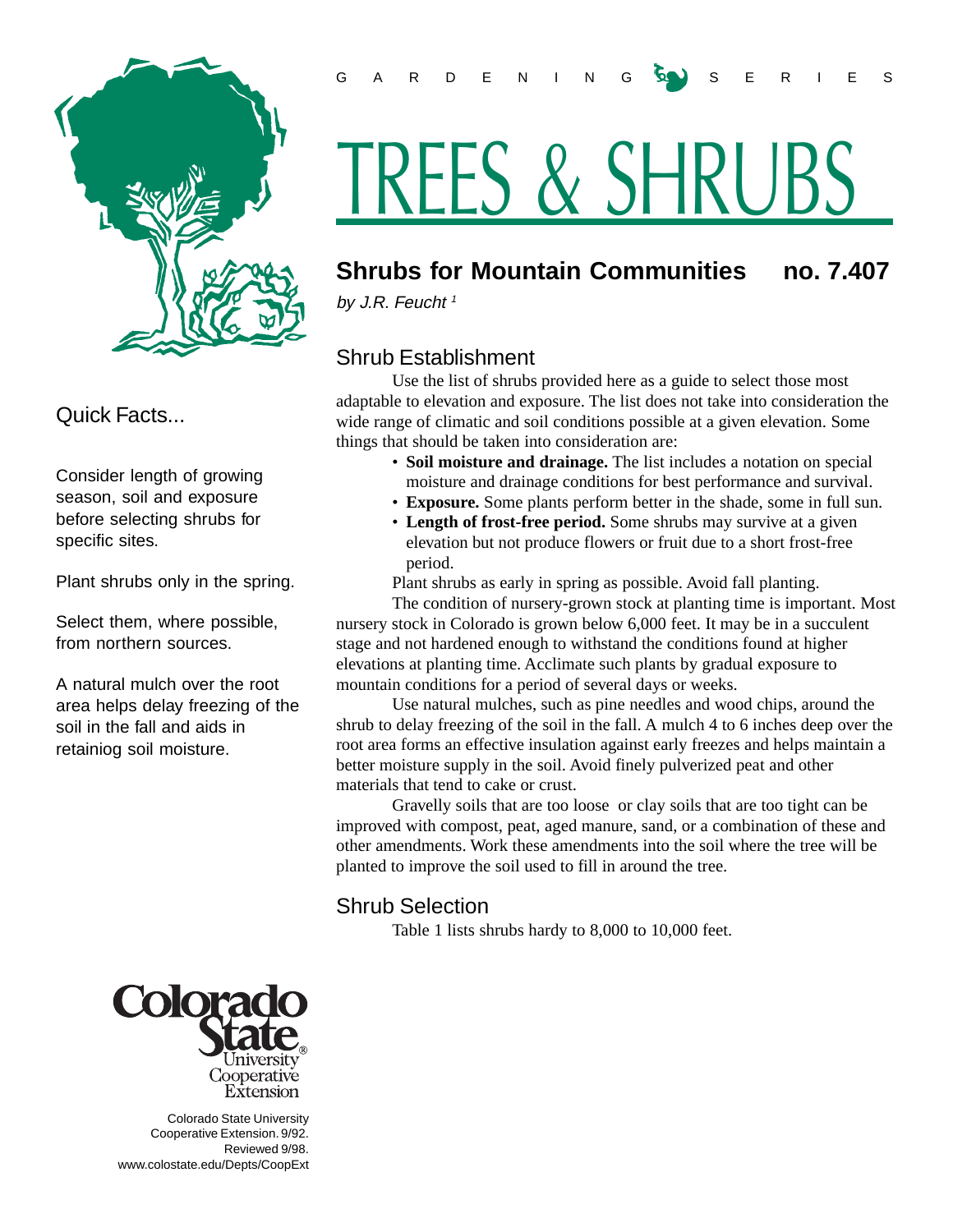#### **Table 1: Shrubs for mountain communities.**

| SHRUBS HARDY TO AT LEAST 10,000 FEET ELEVATION |                            |                                                                                                                                                                |  |
|------------------------------------------------|----------------------------|----------------------------------------------------------------------------------------------------------------------------------------------------------------|--|
| Scientific name                                | Common name                | <b>Comments</b>                                                                                                                                                |  |
| Alnus tenuifolia                               | Thinleaf alder             | Native shrub for moist soils. Often grown as a multi-stem, treelike clump.                                                                                     |  |
| Amelanchier alnifolia                          | Serviceberry               | Native. Useful on rocky, dry slopes. Edible blue fruit.                                                                                                        |  |
| Betula glandulosa                              | Bog birch                  | Dwarf native for moist soils. Hardy above timberline.                                                                                                          |  |
| Caragana arborescens                           | Siberian peashrub          | Tolerates dry sites. Yellow, sweet-pea-like flowers in early summer.                                                                                           |  |
| Cercocarpus montanus                           | Mountain mahogany          | Native. Useful on dry, south slopes. Showy, feather-like seed heads in fall.                                                                                   |  |
|                                                |                            | More common below 8,500 feet.                                                                                                                                  |  |
| Cotoneaster acutifolia                         | Peking cotoneaster         | Hardy above 10,000 feet. Fruit (blackberry) may not mature above 8,500 feet.<br>Tolerates dry sites.                                                           |  |
| Holodiscus dumosus                             | Mountain spirea            | Native. Showy "mist" of creamy flowers in summer and tan fruit in fall.<br>Dry, rocky exposure.                                                                |  |
| Jamesia americana                              | Mountain mockorange        | Native of rocky slopes. Showy, white, waxy flowers.                                                                                                            |  |
| Juniperus sabina                               | Savin juniper              | Hardy but of slow growth above 8,500 feet. An upright spreading evergreen.                                                                                     |  |
| Lonicera involucrata                           | Bearberry honeysuckle      | Native in moist, rich soils. Foliage glossy green. Black fruit in pairs with showy,<br>red, leaflike bracts.                                                   |  |
| Lonicera korolkowi                             | 'Zabels' blueleaf          | Foliage bluish green. Flowers pink and red. Fruit bright red. Tolerates shade.                                                                                 |  |
|                                                | Honeysuckle                | The similar Tatarian Honeysuckle also is hardy to at least 10,000 feet.                                                                                        |  |
| Mahonia repens                                 | Creeping grape holly       | Native, low, creeping broad-leaf evergreen. Best results when used in areas<br>with dark mountain soils. Shade-tolerant.                                       |  |
| Potentilla fruticosa                           | Shrubby cinquefoil         | Low native shrub with bright, yellow flowers and soft, finely divided leaves.<br>Cultivated varieties available. Useful on dry, sunny slopes.                  |  |
| Ribes spp.                                     | Currant and<br>gooseberry  | Several native and introduced species available. Thrives best in rich soil but will<br>tolerate dry, rocky slopes. Edible fruit.                               |  |
| Salix spp.                                     | Willow                     | Among the more than 10 species of native willows hardy to 10,000 feet or                                                                                       |  |
|                                                |                            | more, the most common is mountain willow, Salix monticola, with striking                                                                                       |  |
|                                                |                            | yellow twigs in winter. Other species can be selected for colorful purple, black,                                                                              |  |
|                                                |                            | red and orange stems. Moist soils, such as along streams or ponds.                                                                                             |  |
| Sambucus pubens                                | Redberried elder           | Native, compact shrub with showy white flowers and scarlet berries. Berries<br>are edible but not tasty.                                                       |  |
| Shepherdia canadensis                          | Canada buffaloberry        | Low native with brownish, scaly twigs and brown-dotted scaly leaves. Red                                                                                       |  |
|                                                |                            | berries are edible but bitter. Shade tolerant.                                                                                                                 |  |
| Sorbaria sorbifolia                            | Ural false-spirea          | Summer-flowering, creeping shrub; useful for soil erosion control. Flowers are<br>white on stiffly upright stems. Should be cut to 6-inch stubble each spring. |  |
| Sorbus scopulina                               | Native mountain ash        | Does best in moist, wooded areas. Flowers white in flat clusters. Fruit red.                                                                                   |  |
| Syringa laciniata persica                      | Persian lilac              | Hardy over 10,000 feet. Flowers lavender in late June above 9,000 feet. Best<br>with irrigation.                                                               |  |
| Syringa vulgaris                               | Common lilac               | Similar to the Persian lilac but leaves are broader. One of the most common<br>non-natives in the mountains.                                                   |  |
| Viburnum opulus                                | European                   | The sterile form, var. roseum, is the common snowball bush. The latter does                                                                                    |  |
|                                                | cranberrybush              | not produce fruit. Best with irrigation.                                                                                                                       |  |
| SHRUBS HARDY TO AT LEAST 9,000 FEET ELEVATION  |                            |                                                                                                                                                                |  |
| Acer glabrum                                   | Mountain maple             | Tall native with scarlet fall color. Useful on north exposures.                                                                                                |  |
| Betula fontinalis                              | Water birch                | Cherry-like bark. Tall shrub for moist places.                                                                                                                 |  |
| Cornus stolonifera                             | Red-osier dogwood          | Grows to 9,500 feet in some areas. Colorful red stems in winter. Moist soils.                                                                                  |  |
| Juniperus sabina                               | Tamarix juniper            | The 'Tammy' juniper of the nursery trade. Low-spreading evergreen rarely over                                                                                  |  |
| tamariscifolia                                 |                            | 3 feet high unless crowded.                                                                                                                                    |  |
| Prunus melanocarpa                             | Chokecherry                | Tall, upright native for moist locations. Black fruit is edible. The related pin<br>cherry, P. pennsylvanica, has unpalatable, red fruit.                      |  |
| Purshia tridentata                             | Antelope brush             | Low, dense shrub for dry, rocky, south slopes.                                                                                                                 |  |
| Rubus spp.                                     | Raspberry                  | The native, R. strigosus, is hardy over 10,000 feet. Most garden varieties are                                                                                 |  |
|                                                |                            | more dependable below 9,000 feet. Useful in rocky but moist places. Tasty fruit<br>in August.                                                                  |  |
| SHRUBS HARDY TO AT LEAST 8,000 FEET ELEVATION  |                            |                                                                                                                                                                |  |
|                                                |                            |                                                                                                                                                                |  |
| Acer ginnala                                   | Amur maple                 | Possibly hardy to 9,000 feet.                                                                                                                                  |  |
| Artemisia abrotanum                            | Wormwood sage              | Plant for dry sites. Useful as a low hedge. Many native sage species also useful.                                                                              |  |
| Berberis thunbergi                             | Japanese barberry          | Also available in red-leafed and dwarf forms. Thorny stems. Often slow to                                                                                      |  |
|                                                |                            | establish. Shade-tolerant.                                                                                                                                     |  |
| Chrysothamnus nauseosus Rabbitbrush            |                            | Showy, yellow flowers in late summer. Useful in poor, dry soils.                                                                                               |  |
| Euonymus vegetus                               | Wintercreeper              | Broadleafed evergreen for north or east exposures. Should be used in good<br>soils with consistent moisture.                                                   |  |
| Juniperus communis                             | euonymus<br>Common juniper | Low, spreading evergreen in shaded locations. Best in rich soil.                                                                                               |  |
|                                                |                            |                                                                                                                                                                |  |